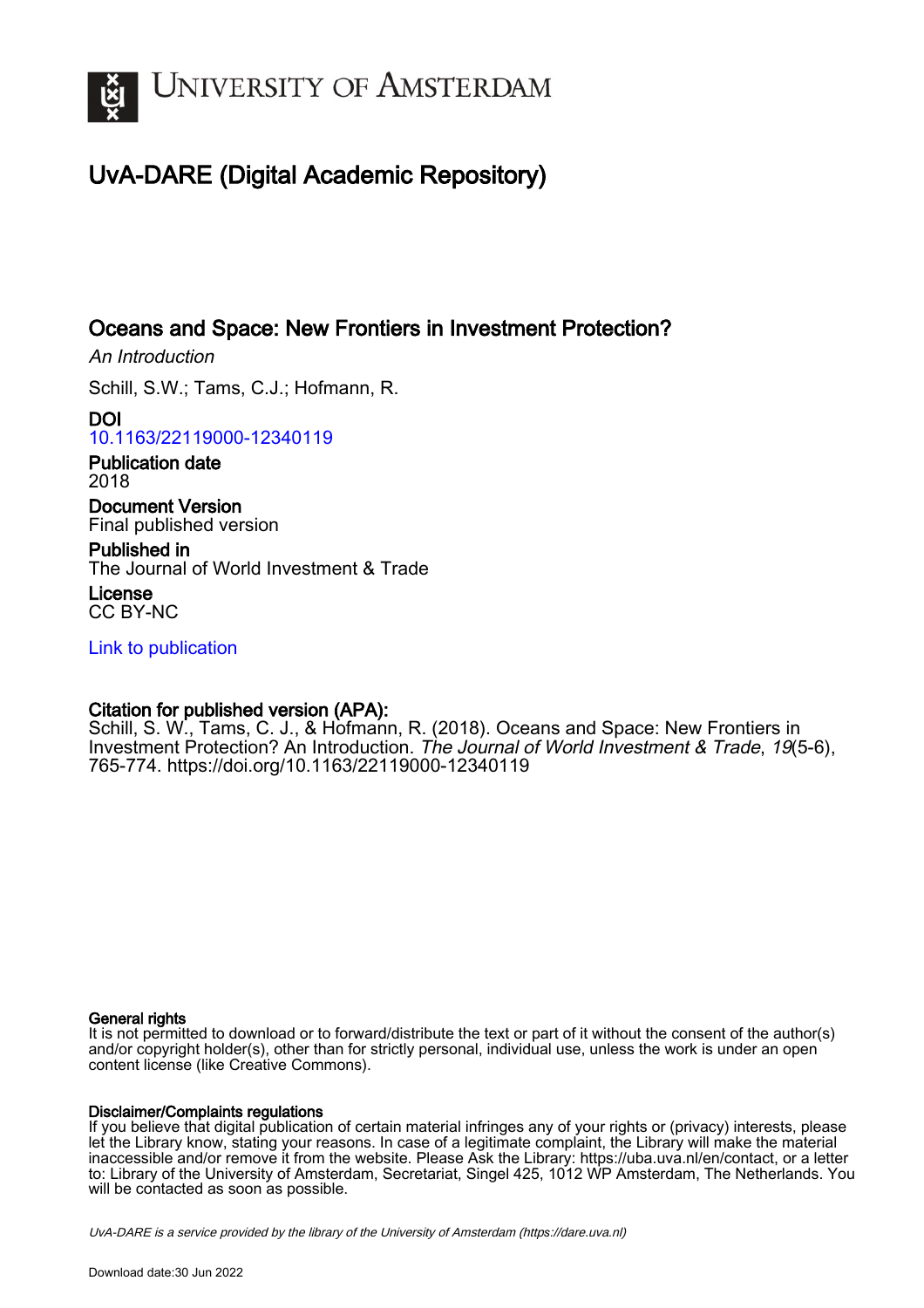

### **Oceans and Space: New Frontiers in Investment Protection?** *An Introduction*

*Stephan W. Schill* University of Amsterdam, The Netherlands *s.w.b.schill@uva.nl*

*Christian J. Tams* University of Glasgow, United Kingdom *Christian.Tams@glasgow.ac.uk*

*Rainer Hofmann* Goethe University, Frankfurt am Main, Germany *R.Hofmann@jur.uni-frankfurt.de*

#### **Abstract**

This article provides background and introduces into the overarching themes of the contributions to the Special Issue dealing with investment protection in areas beyond territorial jurisdiction at sea and in outer space. It explains that fast-paced commercialization, evolving technological advances, and the inevitable need for regulatory intervention make the oceans and space into an increasingly important topic in international investment law. At the same time, investment lawyers, as well as experts in the law of the sea and space law, have largely ignored the legal issues foreign investments raise in these spaces. The article sketches out a framework for addressing the underlying issues from an investment law perspective, pointing out both familiar conceptual approaches and novel challenges.

The articles forming part of this Special Issue were first presented, on 10 and 11 March 2017, at the Frankfurt Investment Law Workshop, an annual event focusing on the discussion of conceptual and foundational issues of international investment law. Publications of past workshops include Rainer Hofmann and Christian J Tams (eds), *The International Convention on the Settlement of Investment Disputes (ICSID): Taking Stock after 40 Years* (Nomos 2007); Rainer Hofmann and Christian J Tams (eds), *International Investment Law and General International Law* (Nomos 2011); Rainer Hofmann and Christian J Tams (eds), *Investment*

<sup>©</sup> Schill, Tams and Hofmann, 2018 | doi:10.1163/22119000-12340119 This is an open access article distributed under the terms of the prevailing CC-BY-NC license at the time of publication.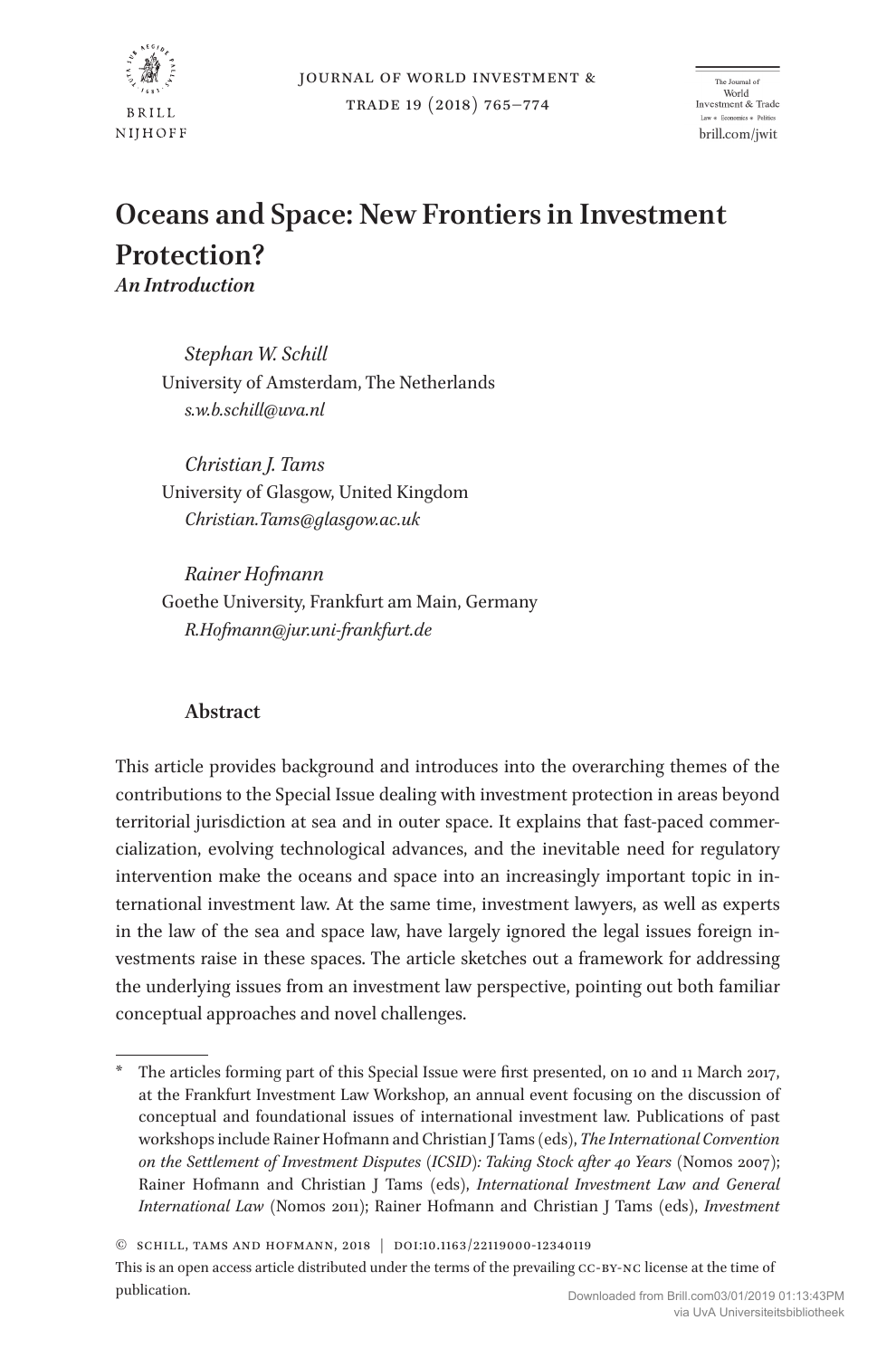#### **Keywords**

foreign investment – political risk – oceans – space – international investment treaties – territory – law of the sea – space law

International investment law is widely seen as an avant-garde field of international law, which breaks with tradition: it is (still) a relatively young discipline that has experienced fast growth, to begin with; unlike in other areas, non-State actors play a major role in it, perhaps 'greater than in any other area;' and binding dispute settlement (elsewhere no more than an aspiration) is common. Yet, for all its (real or perceived) novelty, international investment law is deeply traditional in another respect. In order to enjoy protection, investments have to be connected to a host State, and the required nexus is a territorial one: ubiquitous definitional provisions operationalise it, almost inevitably requiring (explicitly or implicitly) investments to have been made in the territory of the host State. Looked at from this perspective, the avant-garde field is safely grounded: it is tied to one of international law's cardinal notions, and embedded in 'the bounded territories of the international state system'.<sup>2</sup>

All this made eminent sense as an ordering paradigm for traditional investment flows between State territories. Archetypal direct investment projects – whether factories for the production of goods, companies for the provision of services, or infrastructure projects for the production of energy – tended to have a physical presence and clear territorial foothold on foreign soil. Expanded notions of investment and increasingly diversified investment

2 See Carl Landauer, 'The Ever-Ending Geography of International Law: The Changing Nature of the International System and the Challenge to International Law' (2014) 25(1) EJIL 31–34.

*Law and Its Others* (Nomos 2012); Rainer Hofmann, Stephan W Schill and Christian J Tams (eds), *Preferential Trade and Investment Agreements: From Recalibration to Reintegration* (Nomos 2013); Stephan W Schill, Christian J Tams and Rainer Hofmann (eds), *International Investment Law and Development; Bridging the Gap* (Edward Elgar 2015); Christian J Tams, Stephan W Schill and Rainer Hofmann (eds), *International Investment Law and the Global Financial Architecture* (Edward Elgar 2017); Stephan W Schill, Christian J Tams and Rainer Hofmann (eds), *International Investment Law and History* (Edward Elgar 2018).

Stephan W Schill would like to acknowledge support in preparing this Special Issue by a European Research Council Starting Grant on 'Transnational Private-Public Arbitration as Global Regulatory Governance: Charting and Codifying the Lex Mercatoria Publica' (LexMercPub – Grant Agreement No 313355) carried out at the Amsterdam Center for International Law (ACIL) of the University of Amsterdam.

<sup>1</sup> Patrick Dumberry and Erik Labelle-Eastaugh, 'Non-State Actors in International Investment Law' in Jean d'Aspremont (ed), *Participants in the International Legal System: Multiple Perspectives on Non-State Actors in International Law* (Routledge 2011) 360.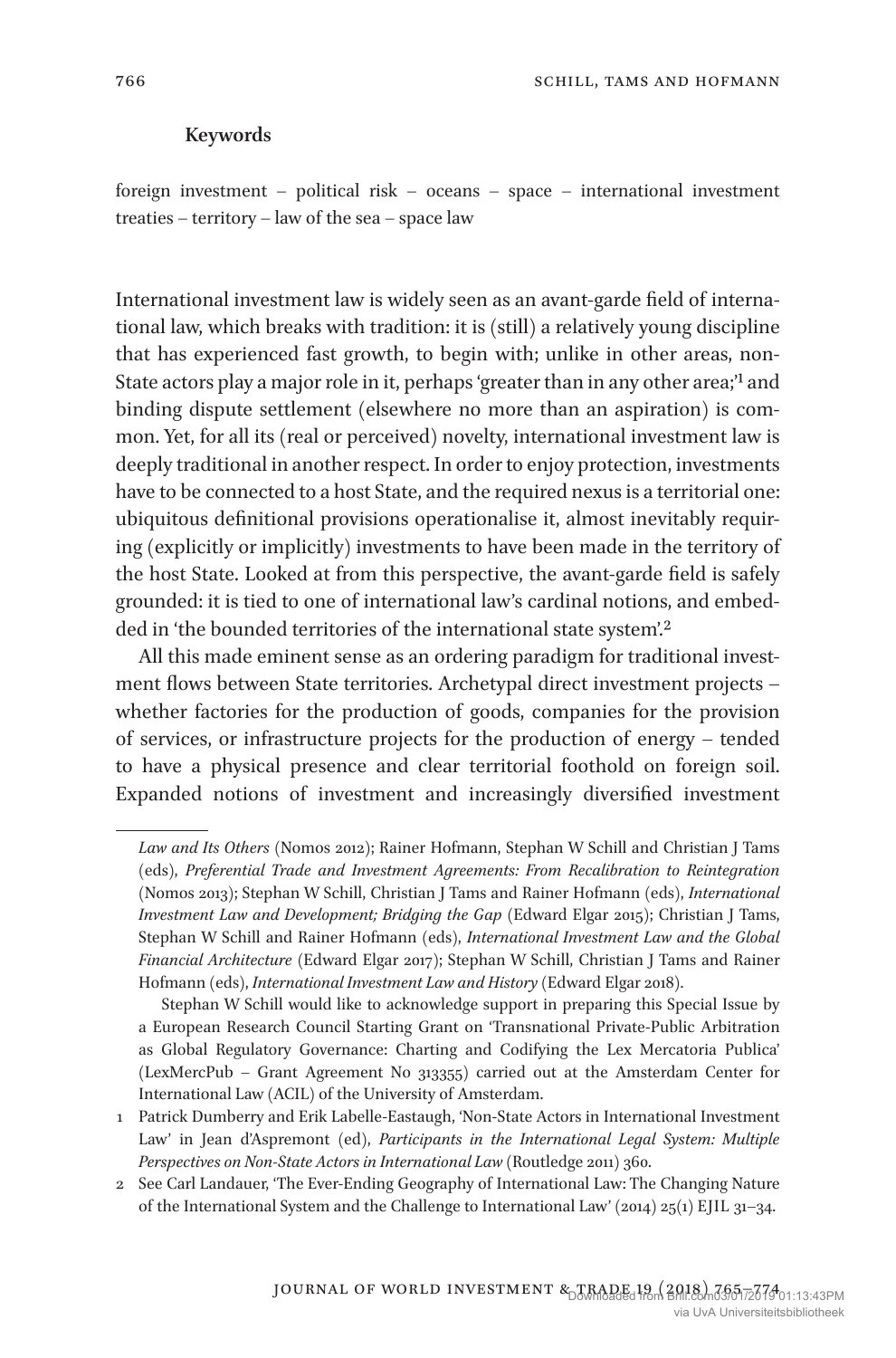activities put some stress on the system, as reflected in debates about financial services, portfolio investment and the turn to a '"functional" interpretation of the territorial nexus.'3 However, all this could and can be accommodated within a system focused on State territory: the nexus is construed more tenuously, but not given up.

The 'new frontiers' addressed in this Special Issue pose challenges of a different nature. They look at investment activities beyond the traditional territorial nexus, and proceed from a simple proposition: spaces beyond territorial sovereignty – at sea and in outer space – are increasingly important sites of private commercial activities. Some such spaces of course have been important for centuries. Debates about the proper regime of navigation and fisheries in the high seas have driven the development of modern international law. In the course of the 20th century, oceans have become crucial sites of energy production, most importantly as regards the exploration and exploitation of oil and gas. The more recent move towards renewables – think of offshore windfarms or ocean power plants – corroborates this trend. Similarly, submarine cables and pipelines are vital means of connecting societies and economies – and can cause political controversies, as the construction of the Nord Stream 2 pipeline across the Baltic Sea shows. Finally, deep seabed mining, long viewed as the potential next 'gold rush', seems eventually to become economically viable.

What is true for the oceans, seems to come true for outer space. The satellite communications sector has seen significant growth. Space mining and spacefaring are being discussed seriously; space tourism is touted as a potential new business; and States prepare national laws with a view to regulating (and reaping the benefits of) these new opportunities. Most importantly, as space, once more, appears as a 'new frontier', the space industry is undergoing a fundamental shift: States and State-owned entities are gradually replaced by the private sector whose potential for innovation and investment is coveted, harnessed, and feared.

<sup>3</sup> Alessandra Arcuri and Federica Violi, 'Reconfiguring Territoriality in International Economic Law' (2016) 47 NYBIL 175, 202. The authors notably cite the majority view in *Abaclat and others v Argentina*, ICSID Case No ARB/07/5, Decision on Jurisdiction and Admissibility (4 August 2011) para 374, which considered that 'with regard to an investment of a purely financial nature, the relevant criteria cannot be the same as those applying to an investment consisting of business operations and/or involving manpower and property. … the relevant criteria should be where and/or for the benefit of whom the funds are ultimately used, and not the place where the funds were paid out or transferred. Thus, the relevant question is where [sic] the invested funds ultimately made available to the Host State and did they support the latter's economic development.'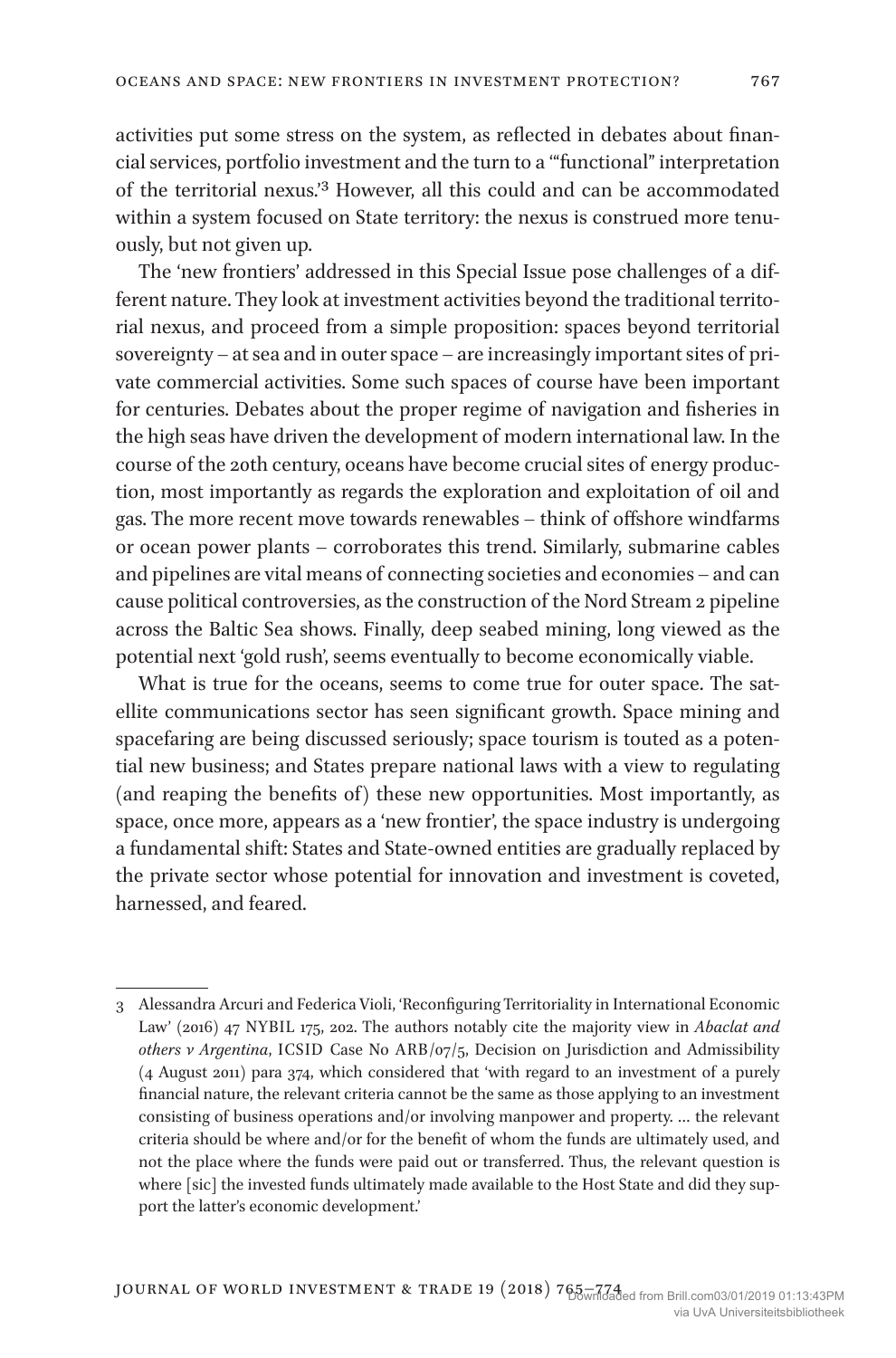And yet, questions concerning investment in oceans and space are largely ignored in international law scholarship. While the commercialization of the oceans and space is well known to law of the sea and space law experts, they hardly ever addressed these phenomena with a focus on the specific investment matters at stake. Investment lawyers (who would likely adopt an investment perspective), in turn, have so far largely overlooked the oceans and space altogether. And yet, both groups ignore these 'new frontiers in investment protection' at their peril. The activities just sketched out – from oil exploration to space mining – certainly bear similarities to traditional forms of investment: they depend on the commitment of significant sums of private capital towards projects in areas controlled and regulated by governments, and require upfront investment that will only be recuperated after prolonged periods of time.

What is more, investment in areas beyond territorial sovereignty has to cope with fast-evolving technologies, changing risks and considerable legal uncertainty – challenges that go to the heart of international investment law's purpose, that is, to help control and mitigate political risk. And in fact, while disputes between foreign investors and States relating to investments in space or at sea are still very rare, there are first signs of change on the horizon, illustrated by cases, such as *CC/Devas v India*,4 *Deutsche Telekom v India*,5 and *Eutelsat v Mexico*6 (all concerning investments in the satellite industry), or *Rockhopper v Italy*7 (dealing with offshore oil and gas exploration).

Even though the commercialization of spaces beyond territorial sovereignty is in many ways peculiar, it does raise fundamental questions that are central for investment protection irrespective of the localisation of the investment. How are the activities of commercial actors operating on the oceans or in space protected against political risk? Which States can political risk originate from? What law, if any, protects investors? Is that law effective? How do different sources of law, such as international law, national legislation, and contracts between States and investors interrelate? How do the different branches of international law involved interact? How does the applicable law balance commercial interests against regulatory concerns, including the protection

<sup>4</sup> *CC/Devas (Mauritius) Ltd, Devas Employees Mauritius Private Limited, and Telcom Devas Mauritius Limited v Republic of India*, PCA Case No 2013-09, Award on Jurisdiction and Merits  $(25$  July 2016).

<sup>5</sup> *Deutsche Telekom AG v Republic of India*, PCA Case No 2014-10, Interim Award (13 December 2017).

<sup>6</sup> See Zoe Williams, 'Mexico Faces New Investor-State Arbitration Brought by French Satellite Company' (*IAReporter*, 17 August 2017).

<sup>7</sup> See 'Italy's Ban on Oil and Gas Development Near Its Coastline Leads to Investment Treaty Arbitration Claim' (*IAReporter*, 23 March 2017).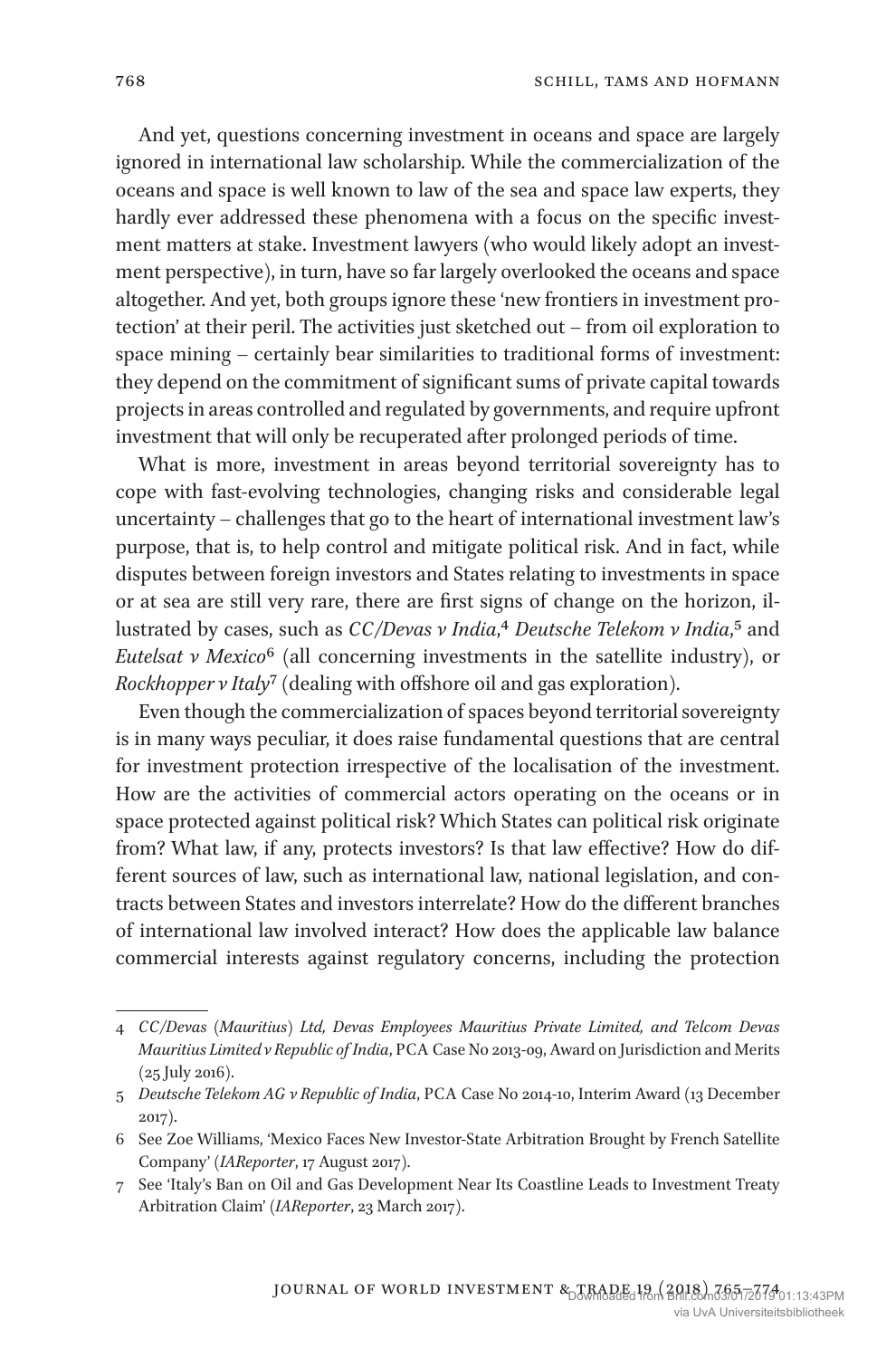of the environment, national security concerns, and the concept of common heritage of mankind, which plays a role both in outer space and the law of the sea? And how can disputes that will necessarily arise be settled in an efficient and balanced manner?

These issues have so far hardly been explored systematically, neither by investment lawyers, nor by specialists in the law of the sea or international space law. The contributions to the present Special Issue are a first attempt at charting how international investment law interacts with the law of the sea and international space law and how political risk is mitigated in spaces beyond territorial sovereignty. They investigate the traditional sources of investment protection, such as investment treaties, contractual arrangements, and national legislation, and shed light on how they apply to investments at sea and in space.

…

The Special Issue opens with an article by Christopher Greenwood. In it, he lays the foundations for the three larger sets of questions that are central when looking at the protection of foreign investment at sea and in space: first, whether international investment law, the law of the sea, and space law interact cooperatively or show signs of fragmentation; second, whether investment treaties apply to areas beyond territorial jurisdiction; and third, to which extent public interests and investment protection are balanced in case of regulatory action. The theme arising from Greenwood's analysis is that the tools and instruments developed to address interactions between investment law and other fields of international law also apply when looking at the law of the sea and international space law.

The following set of articles turn to investments at sea. Seline Trevisanut and Nikolaos Giannopoulos delve into the regulation of offshore energy projects and untangle the multitude of overlapping international legal regimes governing them. Instead of emphasizing resulting friction, they show how regime interaction can contribute to widening the objectives of international investment law, arguing, inter alia, that the approach of the United Nations Convention on the Law of the Sea (UNCLOS) to granting different levels of sovereign rights in different maritime zones should help make the case to extend the territorial scope of application of investment treaties to such zones. Furthermore, they argue that regime interaction in offshore energy projects should have the effect that foreign investors themselves will have an incentive to ensure that States comply with their UNCLOS obligations in order not to endanger the success of a foreign investment project at sea.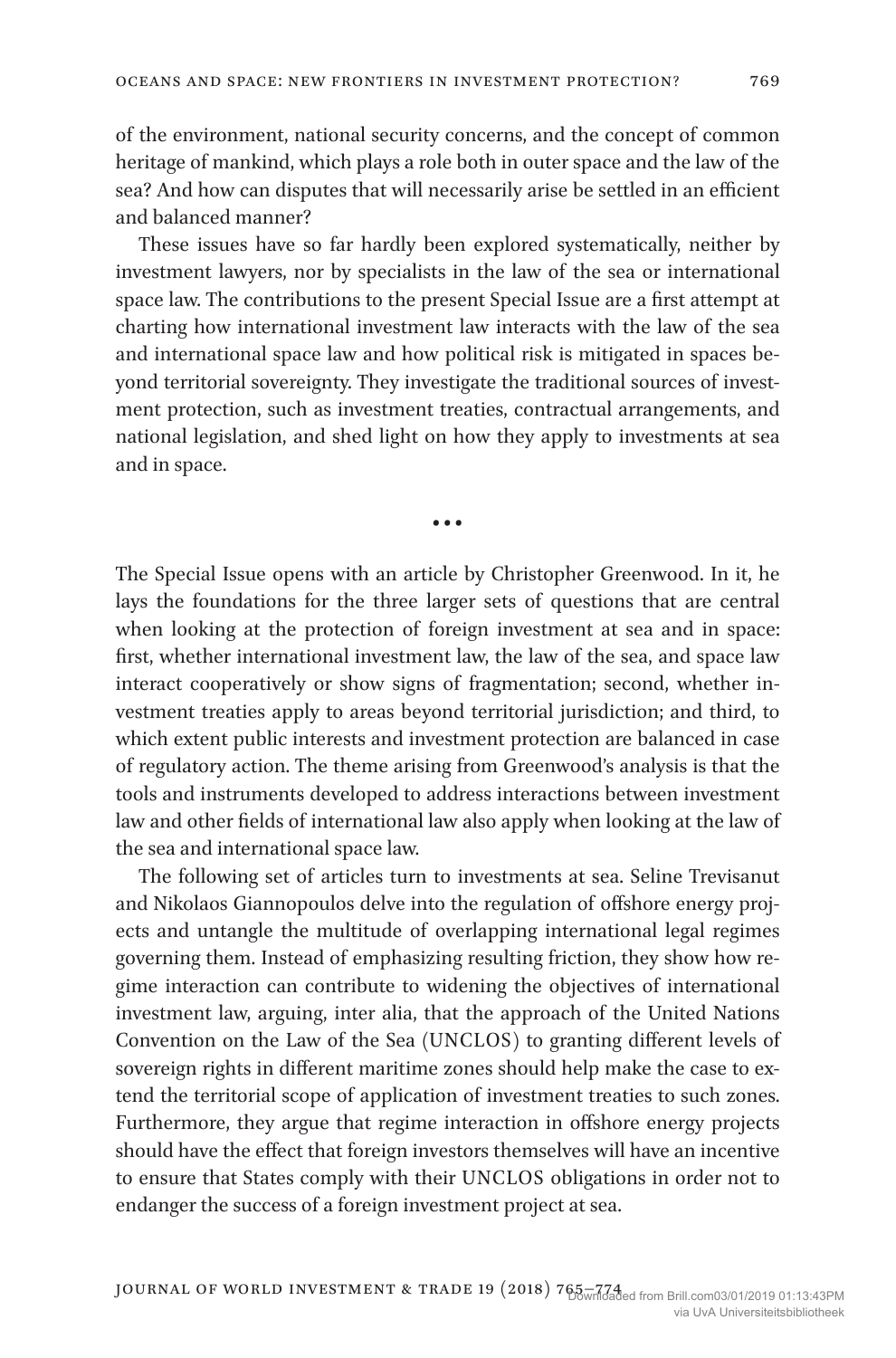Peter Tzeng then turns to the highly important and legally unsettled issue of how political risk can be managed in respect of foreign investment projects in disputed maritime areas, that is, areas where more than one State claims to exercise sovereign rights. This encompasses unregulated areas, joint development areas, and provisionally delimited areas. Tzeng shows that investment treaties and the dispute settlement options they offer are just one instrument to manage political risk, which faces, depending on the circumstances, a number of potential limitations, including the question of whether investment tribunals are empowered to make determinations on the underlying sovereignty dispute. Consequently, as Tzeng shows, investor-State contracts or political risk insurance may proof to be the instruments of choice in offering investment protection in contested maritime zones.

Submarine cables and pipelines are the topic addressed by Markos Karavias. His article sheds light on the question whether investment treaties apply to investments in maritime cables and pipelines. Distinguishing between different models used to implement such operations, and different maritime zones cables and pipelines may cross, his main focus is on the territorial nexus investment treaties generally require to apply to a concrete investment. The most vexed question, in this respect, concerns those parts of a cable or pipelines that is located in the seabed and therefore outside the zones where States exercise sovereign rights. The difficulties relating to the territorial application of investment treaties notwithstanding, Karavias points out that investment disputes relating to cables and pipelines are rare, one of the reasons being that political risk is regularly successfully minimized already when the cables' or pipelines' routes are planned.

Joanna Dingwall, in the last contribution on the law of the sea, looks at deep seabed mining, a commercial activity that is becoming increasingly important in light of mineral resources, including valuable metals and rare earth elements, in the 'Area', the UNCLOS terminology for 'the seabed and ocean floor and subsoil thereof, beyond the limits of national jurisdiction' (UNCLOS, art  $1(1)$ ). States, however, are not the principal actors in regulating deep seabed mining. Instead, the International Seabed Authority takes up this role in regulating the Area and granting mining contracts to investors. The Authority is therefore also Dingwall's primary focus as a source of political risk. In her article, she shows that while investment treaties play only a negligible role for deep seabed mining, the UNCLOS regime itself provides for investment protection that is in substance comparable to that under international investment law.

The second part of this Special deals with the mitigation of political risk in space-related commercial ventures. Ingo Baumann, Hussaine El Bajjati, and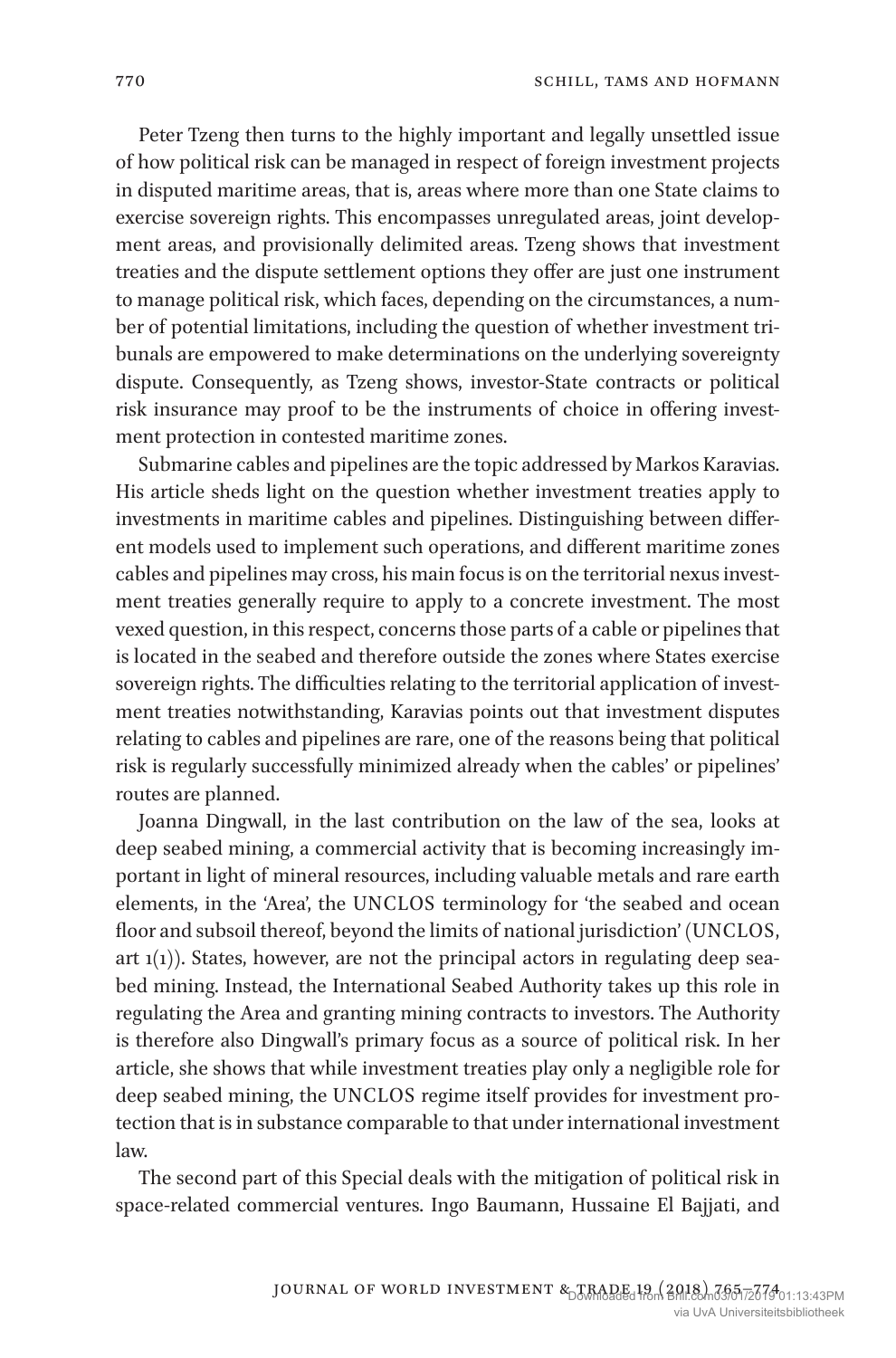Erik Pellander open this part with introducing into the main differences between the traditional space industry, which was dominated by public actors, and what they call 'NewSpace', that is, the present-day structure of economic activities in outer space. NewSpace is characterized not only by new technologies, in particular in the information and communications sector, but above all by significant amounts of private investments, making commercial space activities into a multi-billion dollar industry. The rapid developments in this sector, in turn, raise, as the authors show, a host of new regulatory issues and political risks, in manufacturing space products, launching space objects, rendering satellite services, and operating ground equipment. Investment treaties, in the authors' view, could help to mitigate some of the involved risks, provided a sufficient territorial nexus can be found to a host State.

Peter Malanczuk then analyzes the traditional legal framework governing outer space, which consists of an amalgam of international treaties (including the Outer Space Treaty, the Moon Agreement, the Liability Convention, and the Registration Convention), and national space legislation. He argues that this framework, to a large extent, fails to address the needs of private space enterprises in providing stability and predictability. Problems encompass the level of divergence of national space laws, the lack of agreement on the delimitation between air space and outer space, and the lack of international regimes for a variety of space activities, including safety and navigation of aerospace vehicles, space debris, and property rules on space resources. Investment treaties, as Malanczuk shows, will only help mitigate political risk in outer space to a limited extent, not only because of limitations in their territorial scope of application, but also because of the specific national security concerns regularly involved. At present, investment contracts, licenses, political risk insurance, and arbitration agreements, may therefore be the best instruments to mitigate political risk in outer space.

Mahulena Hofmann and P.J. Blount in their article focus on the newly emerging sector of space mining and the legal framework governing it. Apart from public international law, space mining is addressed in newly passed domestic legislation, as the case of the United States and Luxembourg illustrate. New laws of these two countries regulate space resource activities and aim at providing predictability in respect of the property regime applying to space resources exploited through mining. Initially, concerns as to whether these domestic legislations were in conformity with international space law, in particular the prohibition of appropriation of celestial bodies, were prominent. Meanwhile, the situation gradually changes towards a more constructive discussion on the future international regime to govern the exploitation of space resources. In order to ensure legal certainty for the operators of, and investors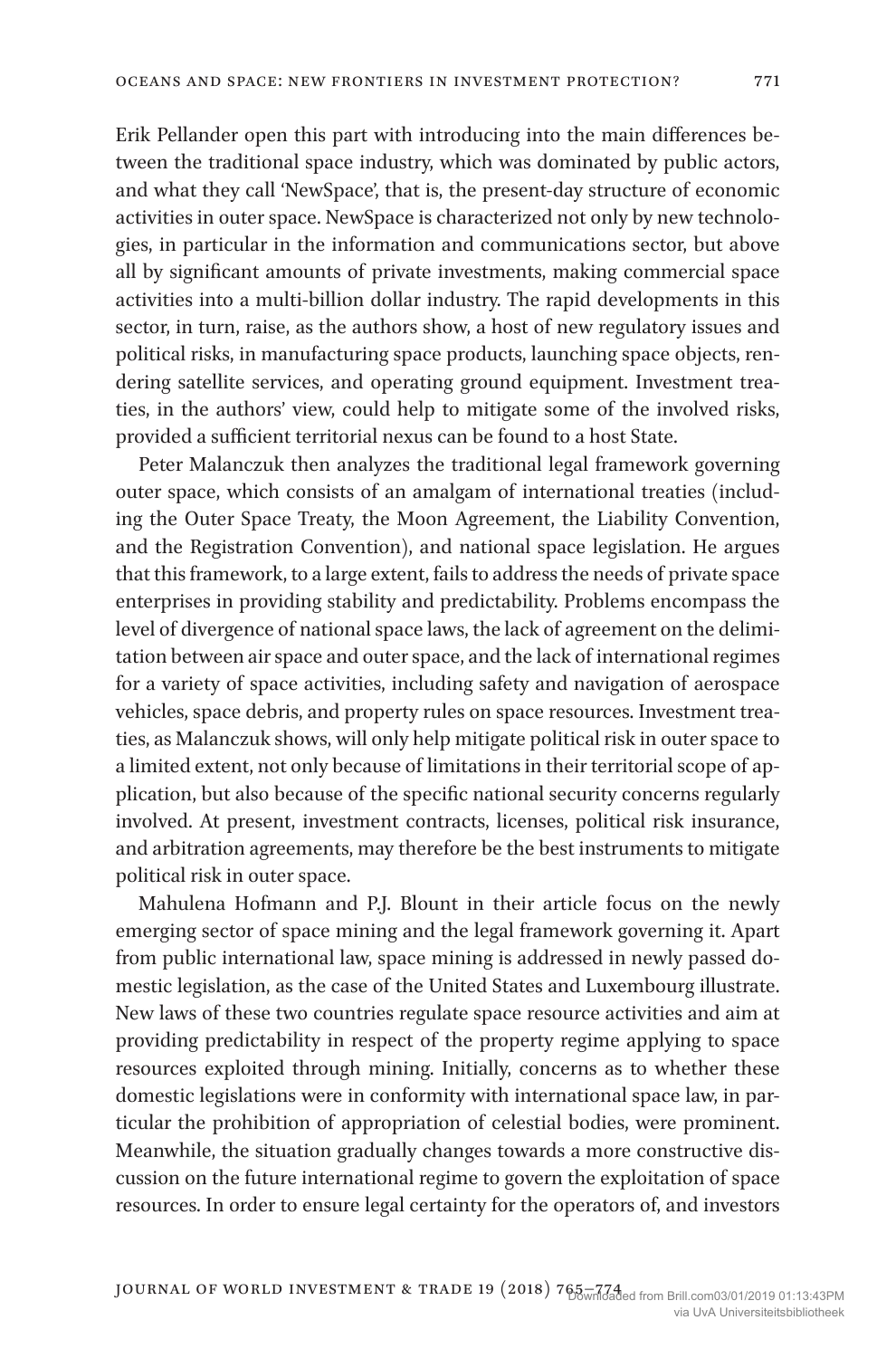772 Schill, Tams and Hofmann

in, space mining resource activities, such a regime, Hofmann and Blount argue, should include an international registry of the respective rights and an international institution capable of administering it.

The Special Issue closes with an article by Stephan Hobe, Rada Popova, Hussaine El Bajjati, and Julian Scheu who address the protection of satellite telecommunications activities under bilateral investment treaties (BITs). Distinguishing between the pre-launch phase, the launching phase, the onorbit phase, and the end-of-lifetime phase, they show that investment treaties can come into play to mitigate political risk in respect of all of these phases. The tricky question, however, will be to determine which State is the host State, as it is not uncommon that several States are involved in the launch and operation of a satellite. Investment treaties, the authors argue, can be interpreted in a way that investors in satellite activities receive broad protection against different aspects of political risk, including against the refusal to issue necessary licenses, conduct a promised launch, protect the launch site physically, refrain from action that may harm a satellite's operation on orbit, and respect commitments made in relation to frequencies used by a satellite.

…

The articles in this Special Issue do not provide a comprehensive conceptualization of the interaction between investment law, the law of the sea, and international space law, nor do they address all problems that investment projects at sea or in space face. Still, the contributions provide a solid basis for charting so far little-mapped territory. While many questions concerning foreign investment at sea and in outer space will arise only once technology, economics, environmental and social impact assessment, and regulatory responses have further advanced, the contributions to this Special offer a framework and a compass: a framework in which challenges are presented in terms familiar to investment lawyers, and a compass that can guide future inquiries.

While 'new frontiers' are daunting, the contributions also yield a number of comforting conclusions. First, they show that many of the challenges facing investments at sea and in space are familiar to investment lawyers, and in fact public international lawyers more generally. Challenges presented by the interaction with public authorities, be they States or international administrations (such as the International Seabed Authority), can be rationalized in terms of political risk. As with traditional cross-border investments, their resolution will depend on a balancing of competing interests: the need for stability of the governing legal framework and predictability of the regulatory action,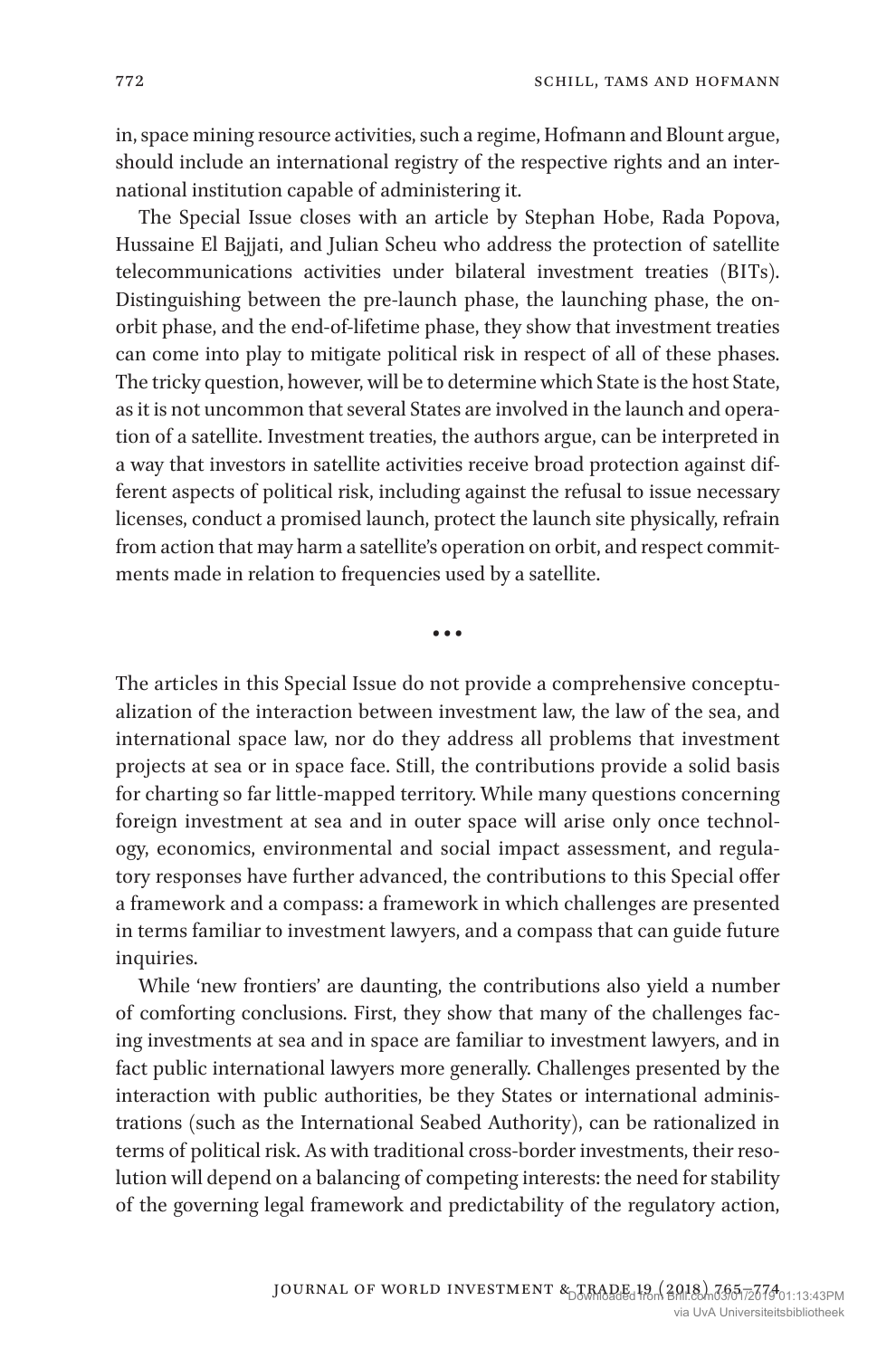on the one hand, and the need to protect competing public interests, including public health, the protection of the environment, and security, on the other. Similarly, the interaction between international investment law and the law of the sea or international space law can be conceptualized and put in practice in ways that are familiar from international law's previous encounters with 'its others': through cooperation, rather than in an antagonistic manner.

Second, the instruments that come into play to mitigate political risk and to balance investor interests and competing concerns are those familiar from many other field of investment activity. Thus, despite the novel spatial dimensions of foreign investments at sea and in space, most of the classical instruments of investment protection will play a role in managing political risk. Thus, international investment treaties will in many cases apply and provide substantive protections as well as procedural recourse to foreign investors affected by State measures. Where investment treaties do not apply, for example because of specific national security carve-outs or because the investment in question simply cannot be made to fit a territorial nexus, however tenuous, other equally classical instruments to mitigate political risk will come in, whether investor-State contracts, concessions and licenses, or political risk insurance. In this respect, investment protection at sea or in space may resemble the protection of foreign investment in the pre-BIT era.

These traditional fixpoints notwithstanding, the regulation of foreign investment at sea and in space and its protection against undue interference by public authorities will remain a continuous challenge. The contributions to this Special Issue show, for example, that private investment activities may need to receive more attention in the public international law frameworks governing outer space, and to a lesser degree the law of the sea. In space, in particular, many regulatory gaps remain, which would ideally be closed through multilateral frameworks, e.g. in respect of space mining or space debris. National legislation may close this gap temporarily, but in the long run will certainly raise its own questions of political risk assessment. What if, for example, national legislation that permits and regulates space mining, or some other space activity, turns out to contravene existing public international law frameworks? Will the States authoring such legislation (have to) live up to expectations of investors created by such legislation, or do investors bear the risk that such legislation is contrary to public international law? Similarly, in respect of some investment activities at sea, such as deep seabed mining, where States are not the principal source of political risk and where investment treaties will not apply, the existing UNCLOS framework may need to be complemented to provide for adequate levels of investment protection, while ensuring that competing public interests are not undermined.